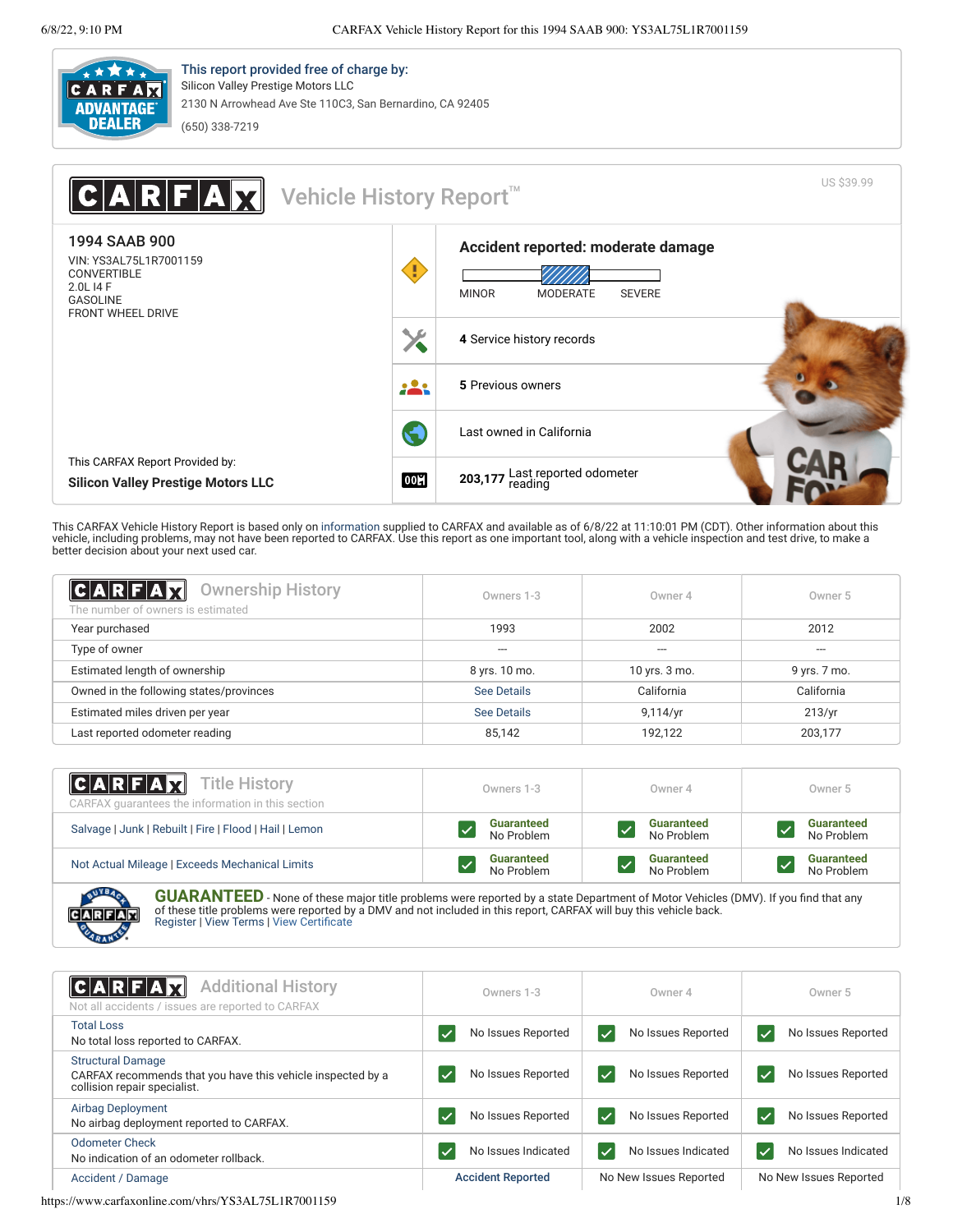6/8/22, 9:10 PM CARFAX Vehicle History Report for this 1994 SAAB 900: YS3AL75L1R7001159

| Accident reported: 01/30/1998.                             |                     |                                                   |                     |
|------------------------------------------------------------|---------------------|---------------------------------------------------|---------------------|
| Manufacturer Recall<br>No open recalls reported to CARFAX. | No Recalls Reported | No Recalls Reported<br>$\boldsymbol{\mathcal{U}}$ | No Recalls Reported |
| <b>Basic Warranty</b><br>No data reported to CARFAX.       | No Data Reported    | No Data Reported                                  | No Data Reported    |

<span id="page-1-1"></span><span id="page-1-0"></span>**CARFAX** Detailed History Owner 1<br>Purchased: 1993 Low mileage! This owner drove less than the industry average of 15,000 miles per year. 10,571 mi/yr Date Mileage Source Comments 08/27/1993 17 Iowa Motor Vehicle Dept. Minneapolis, MN Title #97U419373 Title issued or updated - First owner reported 08/01/1996 31,246 Nebraska Motor Vehicle Dept. Omaha, NE Title #96214010406 Title issued or updated 10/07/1996 32,949 Nebraska Motor Vehicle Dept. Omaha, NE Title #96281010270 Title issued or updated 01/30/1998 Damage Report Demage Report Accident reported: moderate damage with another motor vehicle - Damage to rear **CARFAX HAS THE MOST ACCIDENT & DAMAGE INFORMATION** 09/20/1998 Dealer Inventory Des Moines, IA Vehicle offered for sale Owner 2 Purchased: 1998 Date Mileage Source Comments 11/08/1998 53,554 California<br>Motor Vehicle Dept. Odometer reading reported 11/12/1998 53,559 California Inspection Station Cathedral City, CA Passed emissions inspection 11/12/1998 California Motor Vehicle Dept. Title issued or updated - New owner reported - Loan or lien reported 04/29/1999 61,847 California Passed emissions inspection **Damage Severity Scale** (i) MINOR MODERATE SEVERE **Damage Location** FRONT  $LEFT$   $\left| \begin{array}{c|c} \text{RIGHT} \end{array} \right|$  RIGHT REAR

https://www.carfaxonline.com/vhrs/YS3AL75L1R7001159 2/8

Inspection Station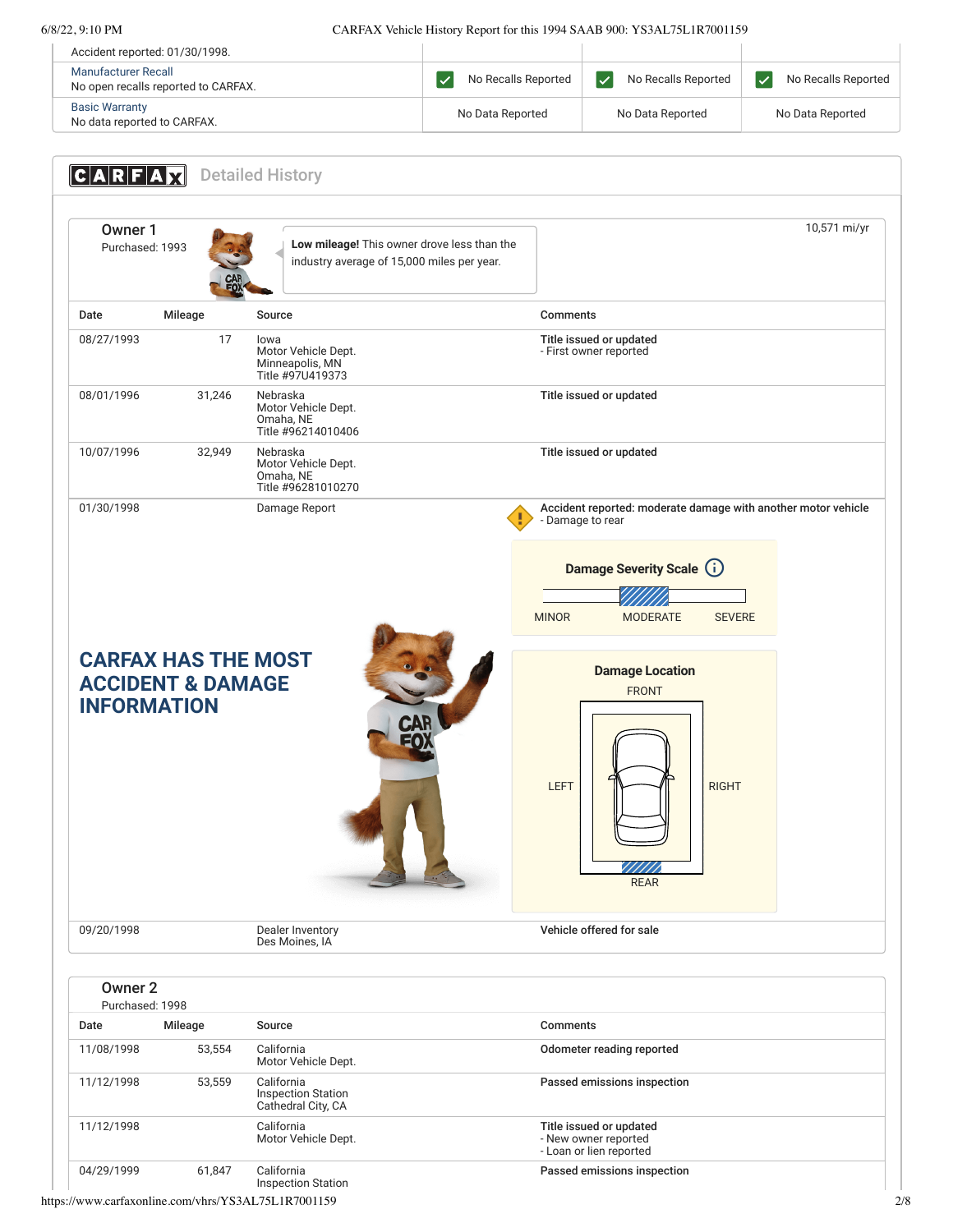|                            |         | San Diego, CA                                                                             |                                                                                       |
|----------------------------|---------|-------------------------------------------------------------------------------------------|---------------------------------------------------------------------------------------|
| 07/05/1999                 | 61,865  | Dealer Inventory<br>San Diego, CA                                                         | Vehicle offered for sale                                                              |
| Owner 3                    |         |                                                                                           | 18,608 mi/yr                                                                          |
| Purchased: 1999<br>Date    | Mileage | Source                                                                                    | Comments                                                                              |
| 07/16/1999                 | 61,894  | California<br>Motor Vehicle Dept.<br>San Diego, CA                                        | Odometer reading reported                                                             |
| 08/05/1999                 |         | California<br>Motor Vehicle Dept.                                                         | Title issued or updated<br>- New owner reported<br>- Loan or lien reported            |
| 01/14/2000                 |         | California<br>Motor Vehicle Dept.<br>San Diego, CA                                        | Title issued or updated                                                               |
| 10/14/2000                 | 85,142  | <b>Service Facility</b><br>Los Altos, CA                                                  | Vehicle serviced                                                                      |
| 10/14/2000                 |         | California<br><b>Inspection Station</b><br>Los Altos, CA                                  | Passed emissions inspection                                                           |
| Owner 4<br>Purchased: 2002 |         | Low mileage! This owner drove less than the<br>industry average of 15,000 miles per year. | 9,114 mi/yr                                                                           |
| Date                       | Mileage | Source                                                                                    | <b>Comments</b>                                                                       |
| 07/08/2002                 | 106,542 | California<br>Motor Vehicle Dept.<br>Cupertino, CA                                        | Title issued or updated<br>- New owner reported                                       |
| 07/16/2002                 | 106,965 | California<br><b>Inspection Station</b>                                                   | Passed emissions inspection                                                           |
| 12/02/2003                 | 129,504 | California<br><b>Inspection Station</b>                                                   | Passed emissions inspection                                                           |
| 11/03/2005                 | 161,050 | California<br><b>Inspection Station</b>                                                   | Passed emissions inspection                                                           |
| 10/25/2007                 | 177,123 | California<br><b>Inspection Station</b>                                                   | Failed emissions inspection<br>- Designated GROSS POLLUTER                            |
| 11/12/2007                 | 177,274 | California<br><b>Inspection Station</b>                                                   | Passed emissions inspection                                                           |
| 08/12/2009                 |         | California<br>Motor Vehicle Dept.<br>Campbell, CA                                         | Registration updated when owner moved the vehicle to a new<br>location                |
| 11/09/2009                 | 185,538 | California<br><b>Inspection Station</b><br>Campbell, CA                                   | <b>Failed emissions inspection</b>                                                    |
| 11/09/2009                 | 185,539 | California<br><b>Inspection Station</b><br>Campbell, CA                                   | Passed emissions inspection                                                           |
| 11/07/2011                 | 191,681 | California<br><b>Inspection Station</b><br>Santa Clara, CA                                | <b>Failed emissions inspection</b>                                                    |
| 11/25/2011                 | 192,122 | California<br><b>Inspection Station</b><br>Santa Clara, CA                                | Passed emissions inspection                                                           |
| Owner 5<br>Purchased: 2012 |         | Low mileage! This owner drove less than the<br>industry average of 15,000 miles per year. | 213 mi/yr                                                                             |
| Date                       | Mileage | Source                                                                                    | <b>Comments</b>                                                                       |
| 11/01/2012                 |         | California<br>Motor Vehicle Dept.<br>Sunnyvale, CA                                        | Title issued or updated<br>- Correction to record<br>- New owner reported             |
| 06/16/2016                 | 201,930 | Pearson Buick GMC<br>Sunnyvale, CA<br>408-736-3411                                        | Vehicle serviced<br>- Oil and filter changed<br>- Tire condition and pressure checked |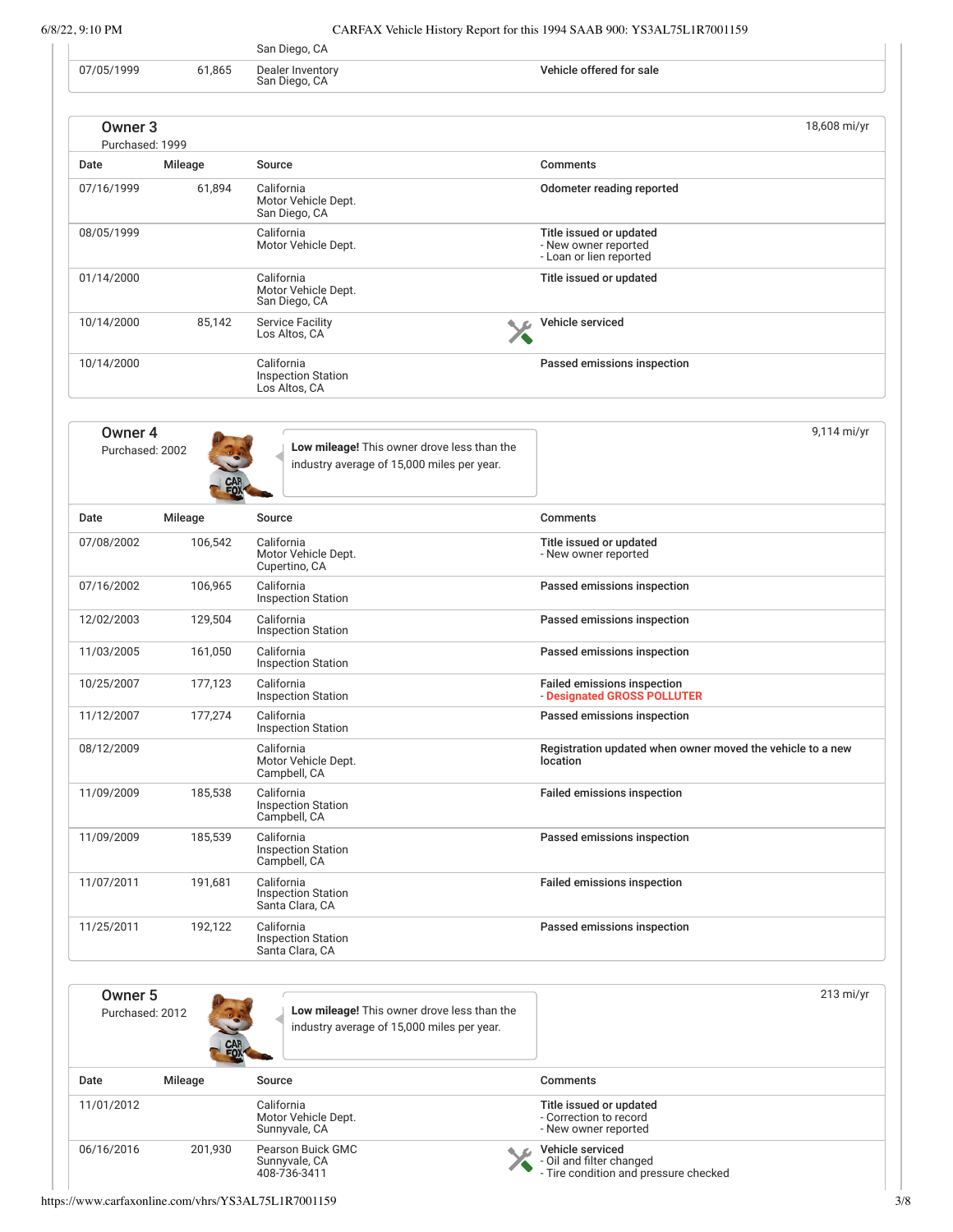|            |         | pearsonauto.com<br>4.6 / 5.0 27 Verified Reviews                                                                              |                                                                                    |
|------------|---------|-------------------------------------------------------------------------------------------------------------------------------|------------------------------------------------------------------------------------|
| 08/30/2019 | 202,293 | Automotion Service and Repair<br>Reno, NV<br>775-204-8353<br>automotionreno.com/services.html<br>5.0 / 5.0 7 Verified Reviews | Vehicle serviced<br>- A/C refrigerant recharged                                    |
| 09/05/2019 | 202,361 | California<br><b>Inspection Station</b><br>Truckee, CA                                                                        | <b>Failed emissions inspection</b>                                                 |
| 09/06/2019 |         | <b>Quality Automotive And Smog</b><br>Truckee, CA<br>530-587-1933<br>4.7 / 5.0 32 Verified Reviews<br>129 Customer Favorites  | Vehicle serviced<br>- Fuel filler cap replaced<br>- Emissions inspection performed |
| 10/04/2019 | 202,628 | California<br><b>Inspection Station</b><br>Truckee, CA                                                                        | Failed emissions inspection                                                        |
| 08/04/2020 | 202,722 | California<br><b>Inspection Station</b><br>Auburn, CA                                                                         | Passed emissions inspection                                                        |
| 08/17/2021 |         | California<br>Motor Vehicle Dept.<br>Soda Springs, CA                                                                         | Registration updated when owner moved the vehicle to a new<br>location             |
| 03/29/2022 | 202,917 | California<br><b>Inspection Station</b><br>Auburn, CA                                                                         | Failed emissions inspection                                                        |
| 04/13/2022 | 203,177 | California<br><b>Inspection Station</b><br>Auburn, CA                                                                         | Passed emissions inspection                                                        |

Have Questions? Consumers, please visit our Help Center at [www.carfax.com](http://www.carfax.com/help). Dealers or Subscribers, please visit our Help Center at [www.carfaxonline.com.](http://www.carfaxonline.com/)



#### Accident Indicator

CARFAX receives information about accidents in all 50 states, the District of Columbia and Canada.

Not every accident is reported to CARFAX. As details about the accident become available, those additional details are added to the CARFAX Vehicle History Report.<br>CARFAX recommends that you have this vehicle inspected by a

- According to the National Safety Council, Injury Facts, 2021 edition, 5% of the 276 million registered vehicles in the U.S. were involved in an accident in 2019. Over 77% of these were considered minor or moderate.
- This CARFAX Vehicle History Report is based only on information supplied to CARFAX and available as of 6/8/22 at 11:10:01 PM (CDT). Other information about this vehicle, including problems, may not have been reported to CARFAX. Use this report as one important tool, along with a vehicle inspection and test drive, to make a better decision about your next used car.

#### Damage Severity

Damage events result in one of the following severity levels:

- Minor: Generally, minor damage is cosmetic (including dents or scratches), may only require reconditioning, and typically does not compromise a vehicle's operation and/or safety.
- Moderate: Moderate damage may affect multiple components of the vehicle and may impair the vehicle's operation and/or safety.
- Severe: Severe damage usually affects multiple components of the vehicle and is likely to compromise the vehicle's operation and/or safety.

CARFAX recommends getting a pre-purchase inspection at a certified collision repair facility.

#### Failed Emissions Inspection

The emissions check performed during a vehicle inspection indicated the vehicle was emitting more than allowable emissions standards and/or had missing or<br>modified parts. Repeated failed emissions records can indicate engi

### **First Owner**

When the first owner(s) obtains a title from a Department of Motor Vehicles as proof of ownership.

#### Gross Polluter

A Gross Polluter is a vehicle that fails an emissions inspection with below-standard scores. These vehicles can pollute as much as 18 times more than a vehicle that passes an emissions inspection. It is illegal to drive or sell a gross polluting vehicle in California, and it cannot be registered with the DMV. CARFAX recommends checking the latest Vehicle Inspection Report to confirm the proper repairs have been completed before purchasing.

#### New Owner Reported

When a vehicle is sold to a new owner, the Title must be transferred to the new owner(s) at a Department of Motor Vehicles.

#### Ownership History

CARFAX defines an owner as an individual or business that possesses and uses a vehicle. Not all title transactions represent changes in ownership. To provide estimated number of owners, CARFAX proprietary technology analyzes all the events in a vehicle history. Estimated ownership is available for vehicles manufactured after 1991 and titled solely in the US including Puerto Rico. Dealers sometimes opt to take ownership of a vehicle and are required to in the following states: Maine, Massachusetts, New Jersey, Ohio, Oklahoma, Pennsylvania and South Dakota. Please consider this as you review a vehicle's estimated ownership history.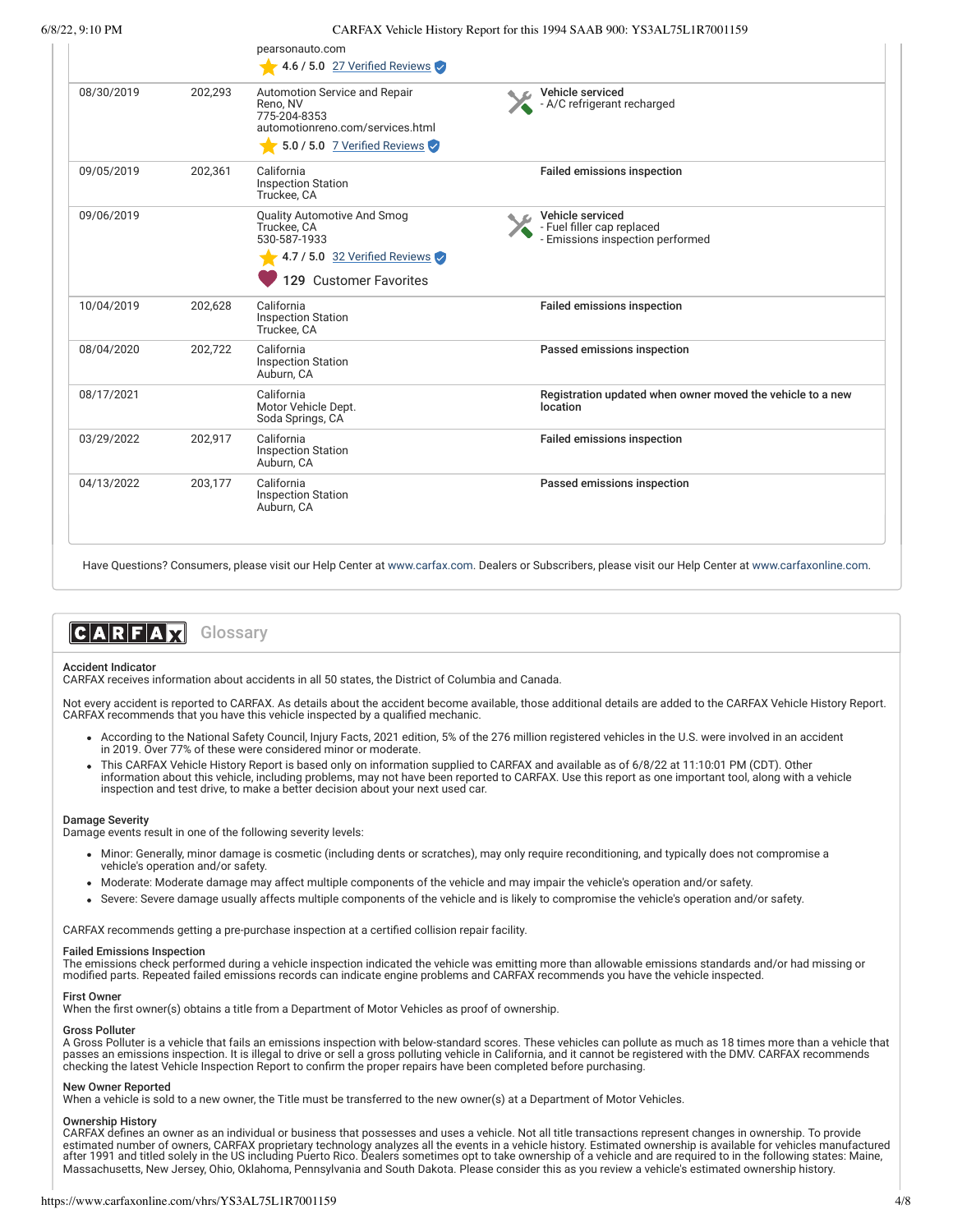## 6/8/22, 9:10 PM CARFAX Vehicle History Report for this 1994 SAAB 900: YS3AL75L1R7001159

## Title Issued

A state issues a title to provide a vehicle owner with proof of ownership. Each title has a unique number. Each title or registration record on a CARFAX report does not necessarily indicate a change in ownership. In Canada, a registration and bill of sale are used as proof of ownership.

**Follow Us: f** [facebook.com/CARFAX](https://www.facebook.com/CARFAXinc) **and the CARFAXinc [About CARFAX](http://www.carfax.com/company/about)** 

CARFAX DEPENDS ON ITS SOURCES FOR THE ACCURACY AND RELIABILITY OF ITS INFORMATION. THEREFORE, NO RESPONSIBILITY IS ASSUMED BY CARFAX OR ITS AGENTS FOR ERRORS OR OMISSIONS IN THIS REPORT. CARFAX FURTHER EXPRESSLY DISCLAIMS ALL WARRANTIES, EXPRESS OR IMPLIED, INCLUDING ANY IMPLIED<br>WARRANTIES OF MERCHANTABILITY OR FITNESS FOR A PARTICULAR PURPOSE.

© 2022 CARFAX, Inc., part of S&P Global. All rights reserved. 6/8/22 11:10:01 PM (CDT)

I have reviewed and received a copy of the CARFAX Vehicle History Report for this 1994 SAAB 900 vehicle (VIN: YS3AL75L1R7001159), which is based on<br>information supplied to CARFAX and available as of 6/9/22 at 12:10 AM (EDT

Customer Signature Date Dealer Signature Date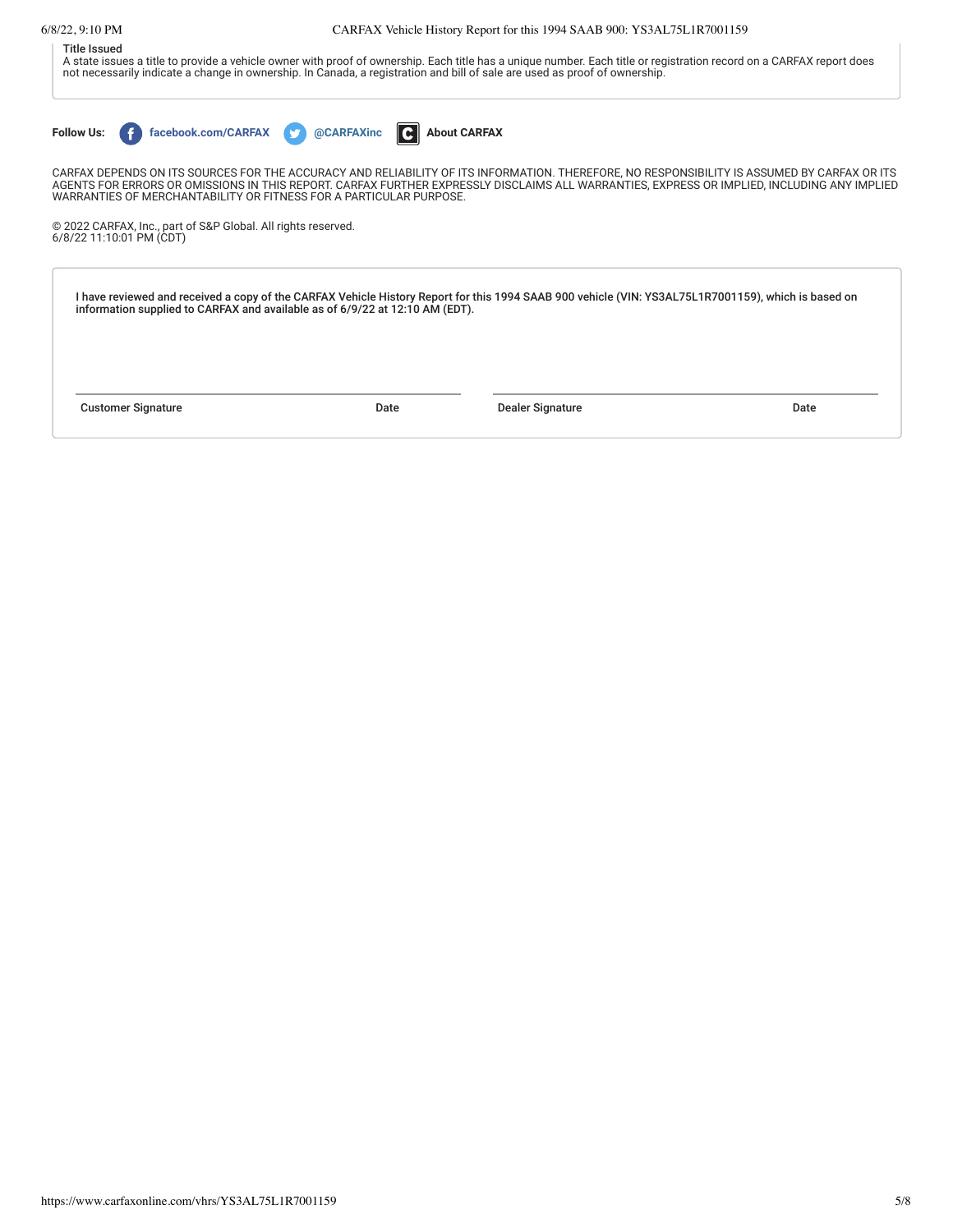| IE                                                                                                                                                                                                                                                                              | <b>OWNERSHIP HISTORY:</b>                                                                                                       |                                                 |
|---------------------------------------------------------------------------------------------------------------------------------------------------------------------------------------------------------------------------------------------------------------------------------|---------------------------------------------------------------------------------------------------------------------------------|-------------------------------------------------|
|                                                                                                                                                                                                                                                                                 |                                                                                                                                 |                                                 |
|                                                                                                                                                                                                                                                                                 | <b>Number of Owners:</b>                                                                                                        | 5                                               |
| <b>IIGHLIGHTS</b>                                                                                                                                                                                                                                                               | Last owned in the following<br>state/province:                                                                                  | California                                      |
| <b>1994 SAAB 900</b><br>VIN: YS3AL75L1R7001159                                                                                                                                                                                                                                  | Annual average mileage:                                                                                                         | 7,092<br><b>LOW MILEAGE</b>                     |
| <b>Body Style: CONVERTIBLE</b>                                                                                                                                                                                                                                                  | *Below industry annual average of 15,000 miles                                                                                  |                                                 |
| Engine Size: 2.0L I4 F<br><b>Drivetrain: FRONT WHEEL DRIVE</b>                                                                                                                                                                                                                  | STATE DMV-REPORTED TITLE PROBLEMS:                                                                                              |                                                 |
|                                                                                                                                                                                                                                                                                 | None of these major title problems<br>were reported by a state<br><b>Department of Motor Vehicles:</b>                          |                                                 |
|                                                                                                                                                                                                                                                                                 | Salvage, Junk, Rebuilt, Fire,<br>Flood, Hail, Lemon                                                                             | Guaranteed<br>No Problem                        |
|                                                                                                                                                                                                                                                                                 | Not Actual Mileage, Exceeds<br><b>Mechanical Limits</b>                                                                         | <b>Guaranteed</b><br>No Problem                 |
|                                                                                                                                                                                                                                                                                 | ACCIDENTS AND OTHER ISSUES:                                                                                                     |                                                 |
|                                                                                                                                                                                                                                                                                 | No issues reported to CARFAX on the following:                                                                                  |                                                 |
|                                                                                                                                                                                                                                                                                 | <b>Total Loss</b>                                                                                                               | No Issues<br>$\vert\downarrow\vert$<br>Reported |
|                                                                                                                                                                                                                                                                                 | <b>Structural Damage</b>                                                                                                        | No Issues<br>☑<br>Reported                      |
|                                                                                                                                                                                                                                                                                 | Airbag Deployment                                                                                                               | No Issues<br>∣√<br>Reported                     |
| Courtesy of<br>Silicon Valley Prestige Motors LLC                                                                                                                                                                                                                               | <b>Odometer Rollback</b>                                                                                                        | No Issues<br>$\vert\downarrow\vert$<br>Reported |
| 2130 N Arrowhead Ave Ste 110C3<br>San Bernardino, CA 92405<br>$(650)$ 338-7219<br>https://www.svpmotors.com/                                                                                                                                                                    | Accident reported on this vehicle. Please see the<br>full CARFAX Vehicle History Report for more<br>details.<br>Ask your dealer |                                                 |
|                                                                                                                                                                                                                                                                                 | for the full CARFAX                                                                                                             |                                                 |
|                                                                                                                                                                                                                                                                                 | <b>Vehicle History Report</b>                                                                                                   |                                                 |
| Information excerpted from the CARFAX<br>Vehicle History Report and/or Safety &<br>Reliability Ratings; see full reports for<br>additional information, glossary of terms,<br>source attributions disclaimers & limitations.<br>Go to cartax<br>Guarantee terms and conditions. |                                                                                                                                 |                                                 |

# **SHOW ME THE CARFAX**

© 2022 CARFAX, Inc., part of S&P Global. All rights reserved. 6/8/22 11:10:01 PM (CDT)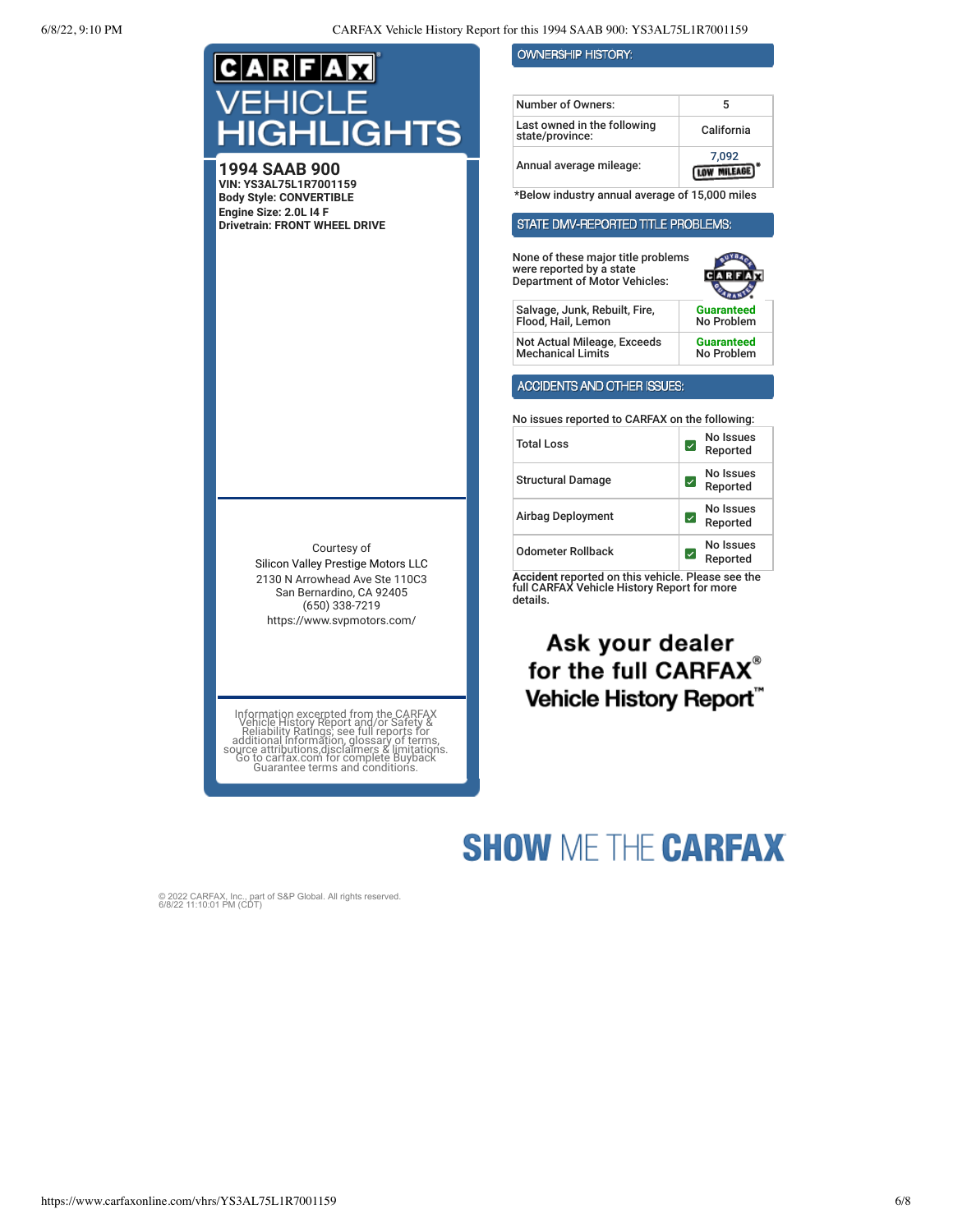#### CARFAX Warranty Check<sup>™</sup>

CARFAX cannot calculate the remaining coverage for this **1994 SAAB 900 (YS3AL75L1R7001159)** because no original manufacturer warranty information was reported to CARFAX by its source.

| 1994 SAAB 900                               |                            |
|---------------------------------------------|----------------------------|
| VIN:                                        | YS3AL75L1R7001159          |
| <b>Estimated start date of warranty:</b>    | 08/27/1993                 |
| Last CARFAX reading reported on 04/13/2022: | 203,177 miles              |
| <b>Today's Date:</b>                        | 06/08/2022                 |
|                                             |                            |
| Type of Coverage                            | <b>Original Warranty</b>   |
| <b>Basic</b>                                | No data reported to CARFAX |
| <b>Drivetrain</b>                           | No data reported to CARFAX |
| <b>Emissions</b>                            | No data reported to CARFAX |
| <b>Corrosion</b>                            | No data reported to CARFAX |
| <b>Transferable</b>                         | No data reported to CARFAX |
| <b>Roadside Assistance</b>                  | No data reported to CARFAX |
| Safety belt & inflatable restraint          | No data reported to CARFAX |
| <b>Specific Components</b>                  | No data reported to CARFAX |

CARFAX Warranty Check provides an **estimate** of this vehicle's remaining warranty coverage. It does not take into account some vehicle history events such as some title brands that may void the original manufacturer warranty or ownership transfers that may decrease warranty coverage. This warranty information is only valid for vehicles manufactured for the United States. [Complete warranty coverage information is available for this vehicle at the](http://www.saabusa.com/) SAAB web site.

© 2022 CARFAX, Inc., part of S&P Global. All rights reserved. 06/08/2022 23:10:05

Œ